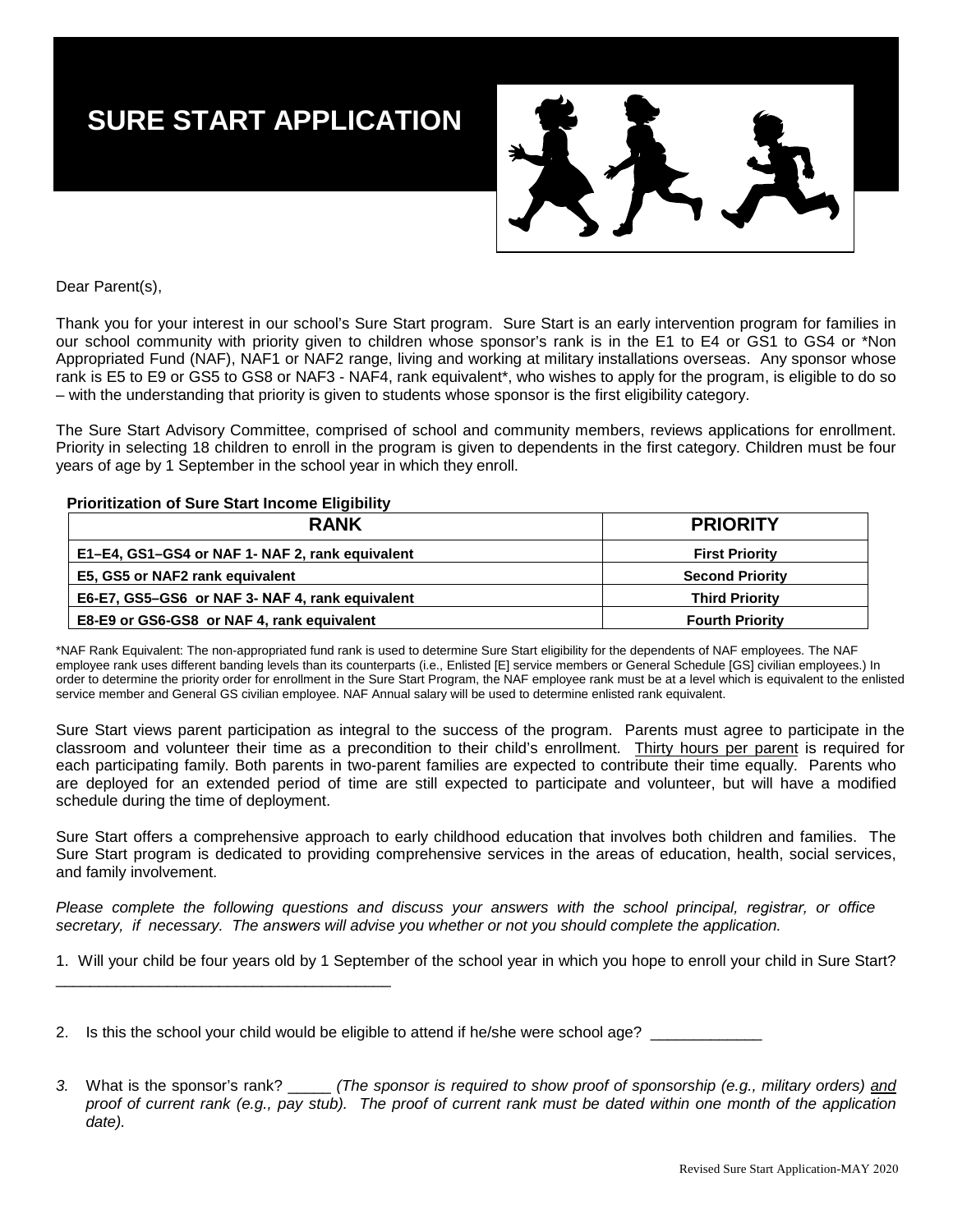# SURE START APPLICATION

*(This form is subject to the Privacy Act of 1974.)*

#### **PRIVACY ACT STATEMENT**

**AUTHORITY: Title 20 United States Code, §§ 921 - 932; Title 10 United States Code § 2164, DoD Directive 1342.20, "Department of Defense Education Activity (DoDEA)," October 19, 2007) PRINCIPAL PURPOSE:** To establish eligibility to enroll in DoDEA Sure Start programs.

**ROUTINE USE(S):** In addition to the disclosures within DoD generally permitted under 5 U.S.C. 552a(b)(1) of the Privacy Act, this record or information contained herein may be disclosed outside the DoD as a routine use pursuant to 5 U.S.C. 552a(b)(3) and the DoD Blanket Routine Uses, described at the beginning of the Office of the Secretary, DoD/Joint Staff compilation of systems of records notices, located at: http://www.defenselink.mil/privacy/notices/osd/. **DISCLOSURE.** Furnishing the information collected by this form is voluntary. Failure to furnish the information collected by this form may delay or prevent the enrollment of a child in the DoDEA Sure Start program.

#### **PROGRAM STATEMENT**:

The Sure Start program is a comprehensive program based on the successful Federal Program, Head Start. This program ensures participating children learning experiences for a sure start in school.

### **PARENT RESPONSIBILITIES**:

The Sure Start Program consists of four components. The Educational Component is designed to meet the individual needs of the children enrolled. A developmental screening will be provided for all Sure Start students. Medical and dental screenings are required for students and will be completed under the Health Component. The Social Service Component will deal with improving the conditions and qualities of family life. The Parent Component formalizes the parental role in the education of their child(ren). Therefore, dual parents are required to participate and volunteer in the classroom the equivalent of 10 days per year (60 hours) and single parents are required to participate and volunteer the equivalent of 5 days per year (30 hours) as a condition of enrollment and have two to three home visits by the Sure Start Program. Immunizations, along with other required documentation for DoDDS registration, are necessary for enrollment.

### **QUALIFICATIONS**:

All Sure Start students must be command sponsored. In order to keep this program consistent with DoDEA kindergarten enrollment dates, 4 year-olds considered for Sure Start must have a birth date on or before September 1 of that school year. Four year olds whose sponsor is equivalent of E9 and below may apply for enrollment in Sure Start. Priority will be given to students whose sponsor's rank is E1 to E4 or GS 1 to GS4 or \*NAF rank equivalents. Considerations for enrollment include one or more of the following conditions:

- Child in a family with E1 to E4 or GS1 to GS4, General Schedule, or Non Appropriated Fund (NAF), NAF1-NAF2, rank equivalent – FIRST PRIORITY;
- E5 or GS5 or NAF 2, rank equivalents, SECOND PRIORITY
- E6-E7, GS5-GS6 or NAF3-NAF4, THIRD PRIORITY
- E8 to E9 or GS6 to GS8 or NAF 4, rank equivalents, FOURTH PRIORITY.
- Child of low birth weight under 5lbs 8ozs
- Child has a parent whose primary language is not English.
- Child has a parent who was a teenager when first child was born.
- Child is in family headed by single parent.
- Child has three or more siblings close in age range.
- Child has a sibling with a severe diagnosed disability.
- Child has a parent that is separated from the family, due to military reassignments, giving the remaining parent an extension at the present locale.
- Child has a parent who has not graduated high school.
- Child is from a dual military family.

Students enrolled in the Sure Start Program are selected by the Sure Start Advisory Committee, which includes school and base services personnel. For more information, please call the school your child **is eligible to attend** and find out where the nearest Sure Start program is located.

#### *Please complete the application and turn it in to the Sure Start site that your child will be eligible to attend.*

\*NAF Rank Equivalent: The non-appropriated fund rank is used to determine Sure Start eligibility for the dependents of NAF employees. The NAF employee rank uses different banding levels than its counterparts (i.e., Enlisted [E]service members or General Schedule [GS] civilian employees.) In order to determine the priority order for enrollment in the Sure Start Program, the NAF employee rank must be at level which is equivalent to the enlisted service member and General GS civilian employee. NAF annual salary will be used to determine enlisted rank equivalent.